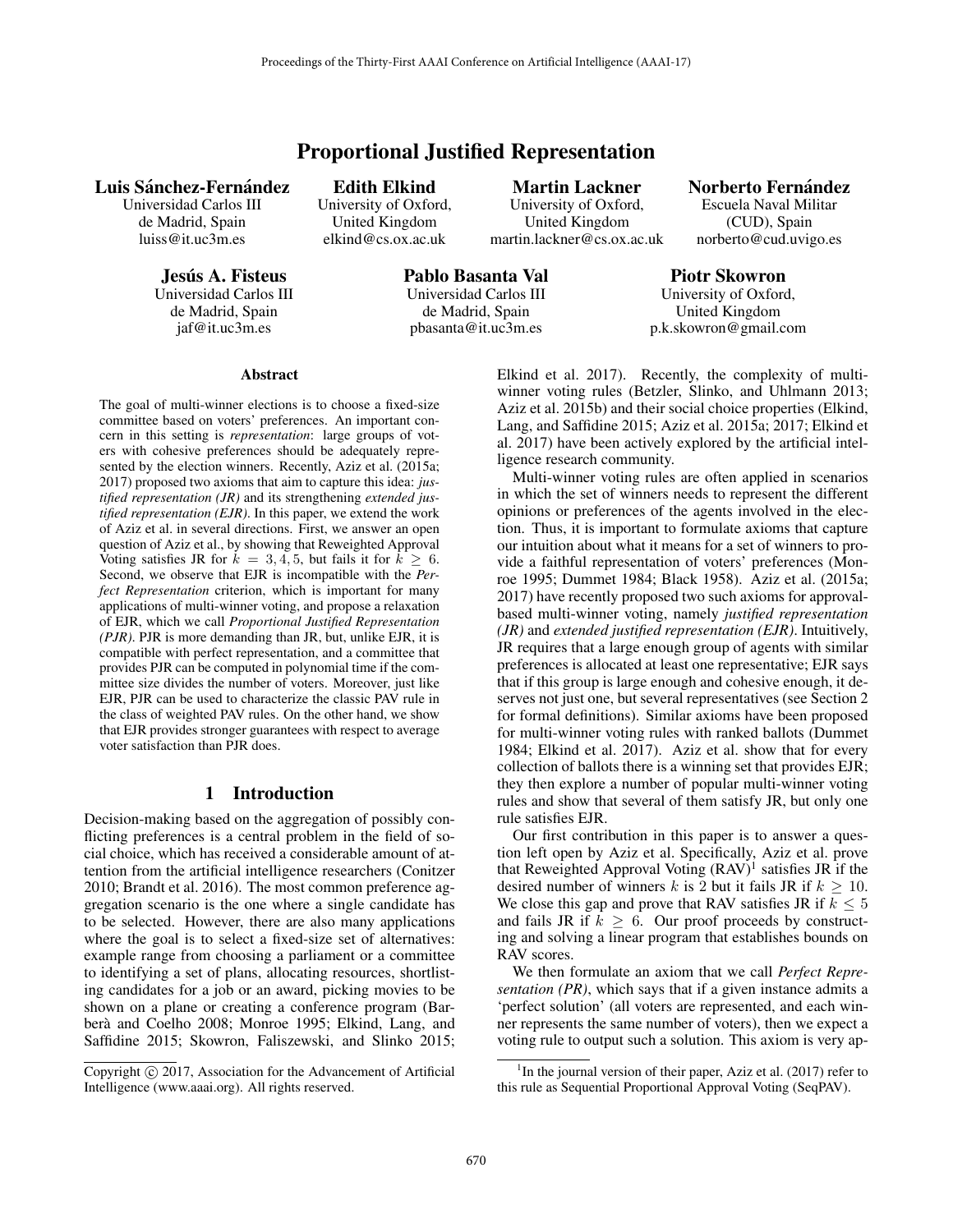pealing in parliamentary elections and similar applications of multi-winner voting. However, it turns out to be incompatible with EJR: there is an election where these two axioms correspond to disjoint sets of winning committees.

Motivated by this result, we propose a relaxation of EJR, which we call *Proportional Justified Representation (PJR)*. PJR is more demanding than JR, but, unlike EJR, it is compatible with perfect representation, and a committee that provides PJR can be computed in polynomial time; in particular, we show that a well-studied efficiently computable voting rule satisfies PJR if the committee size  $k$  divides the number of voters  $n$ . In contrast, it is conjectured that finding committees that provide EJR is computationally hard. Moreover, just like EJR, PJR can be used to characterize the classic Proportional Approval Voting (PAV) in the class of weighted PAV rules. However, we then show that the additional flexibility supplied by PJR comes at a cost: we define a measure of average voter satisfaction and show that EJR provides much stronger guarantees with respect to this measure than PJR does. We conclude the paper by discussing our results and indicating directions for future work.

### 2 Preliminaries

Given a positive integer s, we denote the set  $\{1,\ldots,s\}$ by  $[s]$ . We consider elections with a set of *voters*  $N =$  $\{1,\ldots,n\}$  and a set of *candidates*  $C = \{c_1,\ldots,c_m\}$ . Each voter  $i \in N$  submits an *approval ballot*  $A_i \subseteq C$ , which represents the subset of candidates that she approves of. We refer to the list  $A = (A_1, \ldots, A_n)$  as the *ballot profile*. An *approval-based multi-winner voting rule* takes as input a tuple  $(N, C, \mathcal{A}, k)$ , where k is a positive integer that satisfies  $k \leq |C|$ , and returns a subset  $W \subseteq C$  of size k, which we call the *winning set*, or *committee*. We omit N and C from the notation when they are clear from the context.

The following voting rules have received a considerable amount of attention in the literature (Kilgour 2010; Elkind et al. 2017; Aziz et al. 2015a; 2017):

Proportional Approval Voting (PAV) Under PAV, an agent is assumed to derive an utility of  $1 + \frac{1}{2} + \frac{1}{3} + \cdots + \frac{1}{j}$  from a committee that contains exactly  $j$  of her approved candidates, and the goal is to maximize the sum of the agents' utilities. Formally, the PAV-score of a set  $W \subseteq C$  is defined as  $\sum_{i\in N} r(|W \cap A_i|)$ , where  $r(p) = \sum_{j\in [p]} \frac{1}{j}$ , and PAV outputs a set  $W \subseteq C$  of size k with the highest PAV-score.

We can generalize the definition of PAV by using an arbitrary non-increasing score vector in place of  $(1, \frac{1}{2}, \frac{1}{3}, \cdots)$ : for every vector  $\mathbf{w} = (w_1, w_2, \ldots)$ , where  $w_1, w_2, \ldots$  are non-negative reals,  $w_1 = 1$  and  $w_1 \geq w_2 \geq \ldots$ , we define a voting rule **w**-PAV that, given a ballot profile  $(A_1, \ldots, A_n)$  and a target number of winners k, returns a set  $W$  of size  $k$  with the highest **w**-PAV score, defined as  $\sum_{i \in N} r_{\mathbf{w}}(|W \cap A_i|)$ , where  $r_{\mathbf{w}}(p) = \sum_{j \in [p]} w_j$ .

Reweighted Approval Voting (RAV) RAV is a multi-round rule that in each round selects a candidate and then reweighs the approvals for the subsequent rounds. Specifically, it starts by setting  $W = \emptyset$ . Then in round  $j, j \in [k]$ , it computes the *approval weight* of each candidate c as

$$
\sum_{i:c\in A_i} \frac{1}{1+|W\cap A_i|},
$$

selects a candidate with the highest approval weight, and adds her to W. Just as for PAV, we can extend the definition of RAV to score vectors other than  $(1, \frac{1}{2}, \frac{1}{3}, \cdots)$ : every vector  $\mathbf{w} = (w_1, w_2, \ldots)$ , where  $w_1, w_2, \ldots$  are non-negative reals,  $w_1 = 1$  and  $w_1 \geq w_2 \geq \ldots$  defines a sequential voting rule **w**-RAV, which proceeds as RAV, except that it computes the approval weight of a candidate  $c$  in round  $j$  as  $\sum_{i:c \in A_i} w_{\vert W \cap A_i \vert +1}$ , where W is the winning set after the first  $j - 1$  rounds.

**The Monroe rule** For each voter  $i \in N$  and each candidate  $c \in C$  we write  $u_i(c)=1$  if  $c \in A_i$  and  $u_i(c)=0$  if  $c \notin A_i$ . Given a committee  $W \subseteq C$  of size k, we say that a mapping  $\pi: N \to W$  is *valid* if it satisfies  $|\pi^{-1}(c)| \in \{ \lfloor \frac{n}{k} \rfloor, \lceil \frac{n}{k} \rceil \}$ for each  $c \in W$ . The Monroe score of a valid mapping  $\pi$ is given by  $\sum_{i \in N} u_i(\pi(i))$ , and the Monroe score of W is the maximum score of a valid mapping from  $N$  to  $W$ . The Monroe rule returns a committee of size  $k$  with the maximum Monroe score.

The Greedy Monroe rule Given a ballot profile  $A =$  $(A_1, \ldots, A_n)$  over a candidate set C and a target committee size  $k$ , the Greedy Monroe rule proceeds in  $k$  rounds. It maintains the set of available candidates  $C'$  and the set of unsatisfied voters  $N'$ ; initially  $C' = C$  and  $N' = N$ . It starts by setting  $W = \emptyset$ . In round  $t, t = 1, \ldots, k$ , it selects a candidate  $c_t$  from  $C'$  and a group of voters  $N_t$  from  $N'$ of size approximately  $\frac{n}{k}$  (specifically,  $\lceil \frac{n}{k} \rceil$  if  $t \leq n - k \lfloor \frac{n}{k} \rfloor$ , and  $\lfloor \frac{n}{k} \rfloor$  if  $t > n - k \lfloor \frac{n}{k} \rfloor$  so as to maximize the quantity  $|\{i \in N_t : c_t \in A_i\}|$  over all possible choices of  $(N_t, c_t)$ . The candidate  $c_t$  is then added to W, and we set  $C' = C' \setminus \{c_t\}, N' = N' \setminus N_t$ . We say that the candidates in  $N_t$  are *assigned* to  $c_t$ . After k rounds, the rule outputs W.

PAV and RAV were defined by Thiele (1895). The Monroe rule was proposed by Monroe (1995) and Greedy Monroe is due to Skowron, Faliszewski, and Slinko (2015) (Skowron, Faliszewski, and Slinko define this rule for the setting where ballots are rankings of the candidates; we adapt their definition to approval ballots). For PAV and Monroe finding a winning committee is NP-hard (Aziz et al. 2015b; Procaccia, Rosenschein, and Zohar 2008), whereas for RAV and Greedy Monroe winning committees can be computed in polynomial time; in fact, RAV and Greedy Monroe were originally proposed as approximation algorithms for PAV and Monroe, respectively.

Under each of the rules we consider, there may be more than one winning committee. In what follows, we assume that all ties are broken in some deterministic way; none of our results depends on the tie-breaking rule.

We will now define the key concepts in the work of Aziz et al. (2015a; 2017): *justified representation* and *extended justified representation*.

Definition 1. (Extended) justified representation ((E)JR) *Consider a ballot profile*  $A = (A_1, \ldots, A_n)$  *over a candidate set* C *and a target committee size*  $k, k \leq |C|$ *. Given a*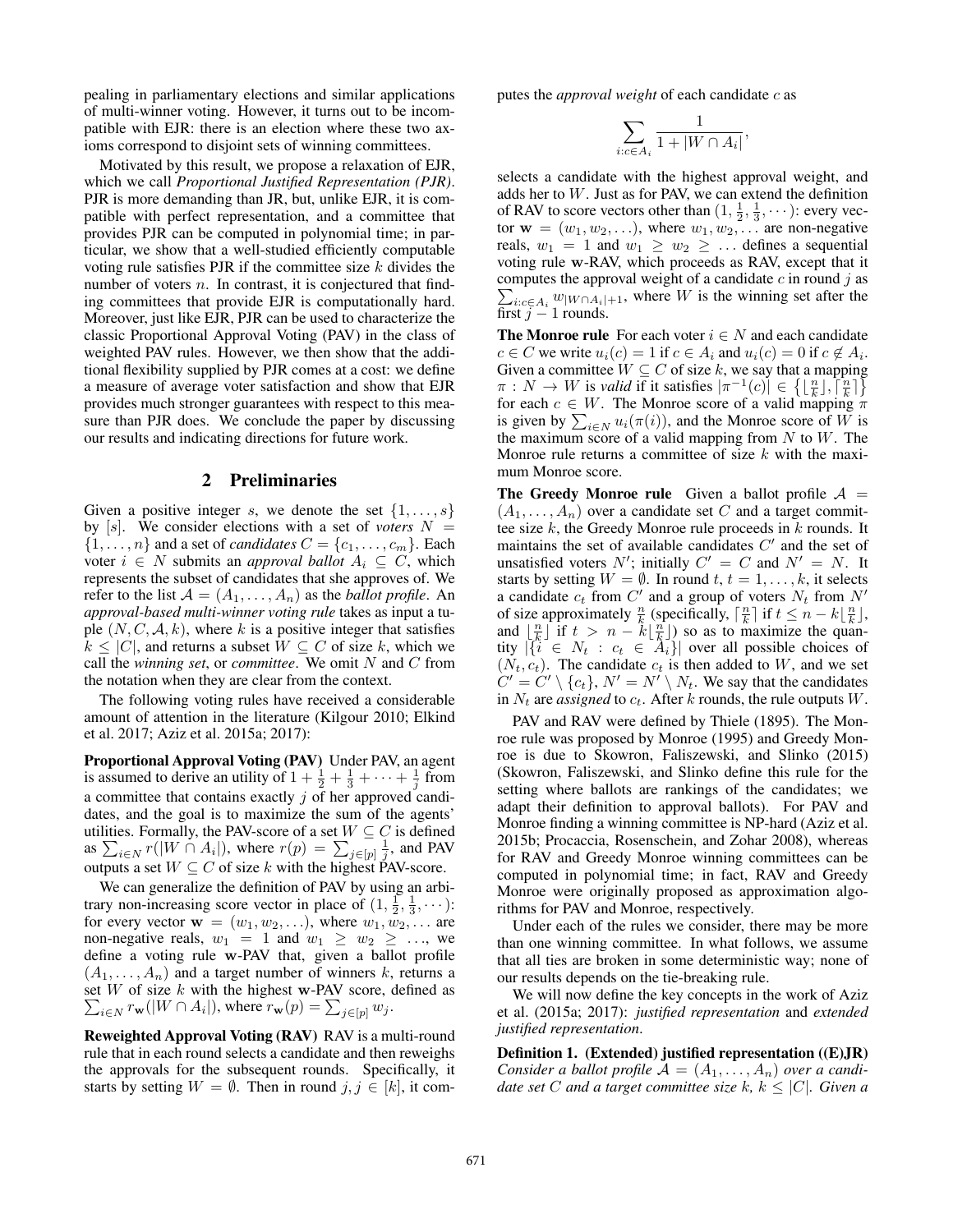*positive integer*  $\ell \in [k]$ *, we say that a set of voters*  $N^* \subseteq N$ *is*  $\ell$ -cohesive *if*  $|N^*| \geq \ell \frac{n}{k}$  *and*  $|\bigcap_{i \in N^*} A_i| \geq \ell$ . A set of candidates W is said to provide  $\ell$ -justified representation  $(\ell$ -JR) *for*  $(A, k)$  *if there does not exist an*  $\ell$ *-cohesive set of voters*  $N^*$  *such that*  $|A_i \cap W| < \ell$  *for each*  $i \in N^*$ *. We say that* W *provides* justified representation (JR) *for*  $(A, k)$  *if it provides* <sup>1</sup>*-JR for* (A, k)*; it provides* extended justified representation (EJR) *for*  $(A, k)$  *if it provides*  $\ell$ -*JR for*  $(A, k)$  *for all*  $\ell \in [k]$ *. An approval-based voting rule* satisfies  $\ell$ -JR *if for every ballot profile* <sup>A</sup> *and every target committee size* <sup>k</sup> *it outputs a committee that provides*  $\ell$ -*JR for*  $(A, k)$ *. A rule* satisfies *JR (respectively, EJR) if it satisfies*  $\ell$ -*JR for*  $\ell = 1$ *(respectively, for all*  $\ell \in [k]$ *).* 

By definition, EJR implies JR. Aziz et al. (2015a; 2017) show that PAV satisfies EJR (and hence JR), Monroe satisfies JR, but fails EJR, and RAV fails JR for sufficiently large values of  $k$ ; they do not consider Greedy Monroe in their work.

### 3 Justified Representation and RAV

Aziz et al. (2015a; 2017) prove that RAV satisfies JR for  $k = 2$ , but fails it for  $k \ge 10$ . Whether RAV satisfies JR for  $k = 3, \ldots, 9$  was left an open problem. The following theorem provides a complete answer.

**Theorem 1.** *RAV satisfies JR for*  $k \leq 5$  *but fails it for*  $k \geq 6$ *.* 

*Proof.* For each  $k \in \mathbb{N}$ , we construct a linear program  $LP_k$ whose value is the maximum possible 'relative' approval weight of a yet unelected candidate (i.e., the ratio between her approval weight and the total number of voters) after  $k − 1$  steps of RAV. Fix a  $k ∈ ℕ$ . We can assume without loss of generality that RAV elects a committee  $\{c_1,\ldots,c_k\}$ , where for  $i \in [k]$  candidate  $c_i$  is added to the committee in round  $i$ ; our linear program includes constraints that impose this order. Moreover, as non-elected candidates do not have any influence on the approval weight under RAV, we may assume that  $C = \{c_1, \ldots, c_k\}$ . For  $i \in [k]$ , we write  $C_i = \{c_1, \ldots, c_i\}.$ 

 $LP_k$  has a variable  $x_A$  for each nonempty candidate subset  $A \subseteq C_k$ ; this variable corresponds to the fraction of voters that submit the approval ballot A. The objective function of  $LP_k$  is the ratio of the approval weight of candidate  $c_k$  and the total number of agents *n* after candidates  $\{c_1, \ldots, c_{k-1}\}$ have already been elected. The constraints say that all variables should be non-negative and sum up to 1, and that RAV can select  $c_i$  in round i, for  $i \in [k-1]$ .

$$
\begin{aligned}\n\text{maximize} & \sum_{A:c_k \in A} \frac{x_A}{1 + |C_{k-1} \cap A|} \quad \text{subject to} \\
x_A \ge 0 \quad \text{for all } A \subseteq C_k; \tag{1}\n\end{aligned}
$$

$$
\sum_{A \subseteq C} x_A = 1; \tag{2}
$$

$$
\sum_{A:c_i \in A}^{-} \frac{x_A}{1 + |C_{i-1} \cap A|} \ge \sum_{B:c_j \in B} \frac{x_B}{1 + |C_{i-1} \cap B|} \tag{3}
$$

for 
$$
i = 1, ..., k - 1
$$
 and for  $j = i + 1, ..., k$ .

The number of variables in  $LP_k$  grows exponentially with  $k$ , but this is not an issue, because we only have to solve this linear program for small values of  $k$ . Solving  $LP_k$  for  $k = 3, 4, 5, 6$ , we obtain the following result.

**Lemma 1.** *For*  $k = 6$  *the value of*  $\text{LP}_k$  *is* 0.204 >  $\frac{1}{k-1}$ *. For*  $k = 3, 4, 5$  *the value of*  $\text{LP}_k$  *is smaller than*  $\frac{1}{k-1}$ *.* 

Consider an optimal solution  $(x_A)_{A \subseteq C_6}$  of LP<sub>6</sub>. We can find a positive integer n such all values  $n_A = x_A \cdot n$  for  $A \subseteq$  $C_6$  are integer, and construct an *n*-voter ballot profile  $A =$  $(A_1, \ldots, A_n)$  where each ballot  $A \subseteq C_6$  occurs exactly  $n_A$ times; moreover, we can pick n so that  $n/5$  is an integer. Lemma 1 implies that when we execute RAV on  $(A, k)$ , in each round RAV selects a candidate whose approval weight is at least 0.204n.

Now, consider the ballot  $A' = (A'_1, \ldots, A'_{6n/5})$  over  $C_7 = C_6 \cup \{c_7\}$  where  $A'_i = A_i$  for  $i \in [n]$  and each of the the additional  $n/5$  voters has  $A_i = \{c_7\}$ . Suppose that we run RAV on A' with  $k = 6$ . As we have  $\frac{1}{6} \cdot (6n/5) = n/5$ , the JR axiom requires that  $c_7$  is elected. However, this does not happen: at each point the approval weight of  $c_7$  is  $n/5$ , whereas by Lemma 1 in each round RAV can find a candidate whose approval weight is at least  $0.204n > n/5$ . In the full version of the paper (Sánchez-Fernández et al. 2016), we provide a concrete implementation of this idea: we describe an election with 5992 candidates on which RAV fails JR for  $k = 6$ . We also explain how to extend this example to  $k > 6$ .

We will now show that RAV satisfies JR for  $k = 3, 4, 5$ . Suppose for the sake of contradiction that RAV violates JR for some *n*-voter ballot profile A and some  $k \in \{3, 4, 5\}$ . That is, for some way of breaking ties RAV outputs a winning set W and there exists a set of voters  $N^*$  of size at least  $\frac{n}{k}$  such that all voters in  $N^*$  approve some candidate c, yet no voter in  $N^*$  approves any candidate in W. Let w be the candidate that is added to  $W$  during the  $k$ -th round.

Consider a ballot profile  $A'$  obtained from  $A$  by removing all voters in  $N^*$ , and suppose that we execute RAV on  $(\mathcal{A}', k)$ . It is possible to break intermediate ties in the execution of RAV so that RAV outputs  $W$  on  $(A', k)$ , and, moreover, candidates are added to W in the same order on both inputs. Indeed, as none of the candidates in  $W$  is approved by the voters in  $N^*$ , removing these voters does not change the approval weights of the candidates in  $W$  in each round of RAV, and can only lower the scores of the other candidates. Thus, we can assume that RAV selects  $W$ , and, moreover, adds  $w$  to  $W$  at the  $k$ -th step.

We can now apply Lemma 1 to  $A'$ , which contains at most  $n' = n - \frac{n}{k} = n \frac{k-1}{k}$  voters; by the lemma, when w is added to W, its approval weight is strictly less than  $\frac{n'}{k-1}$  =  $\frac{n}{k}$  Since none of the removed voters approved  $w$ , when  $\frac{n}{k}$ . Since none of the removed voters approved w, when RAV is executed on  $A$ , candidate w's approval weight in the k-th round is also strictly less than  $\frac{n}{k}$ . But this means that RAV should have favored  $c$  over  $w$  in the  $k$ -th round, a contradiction.  $\Box$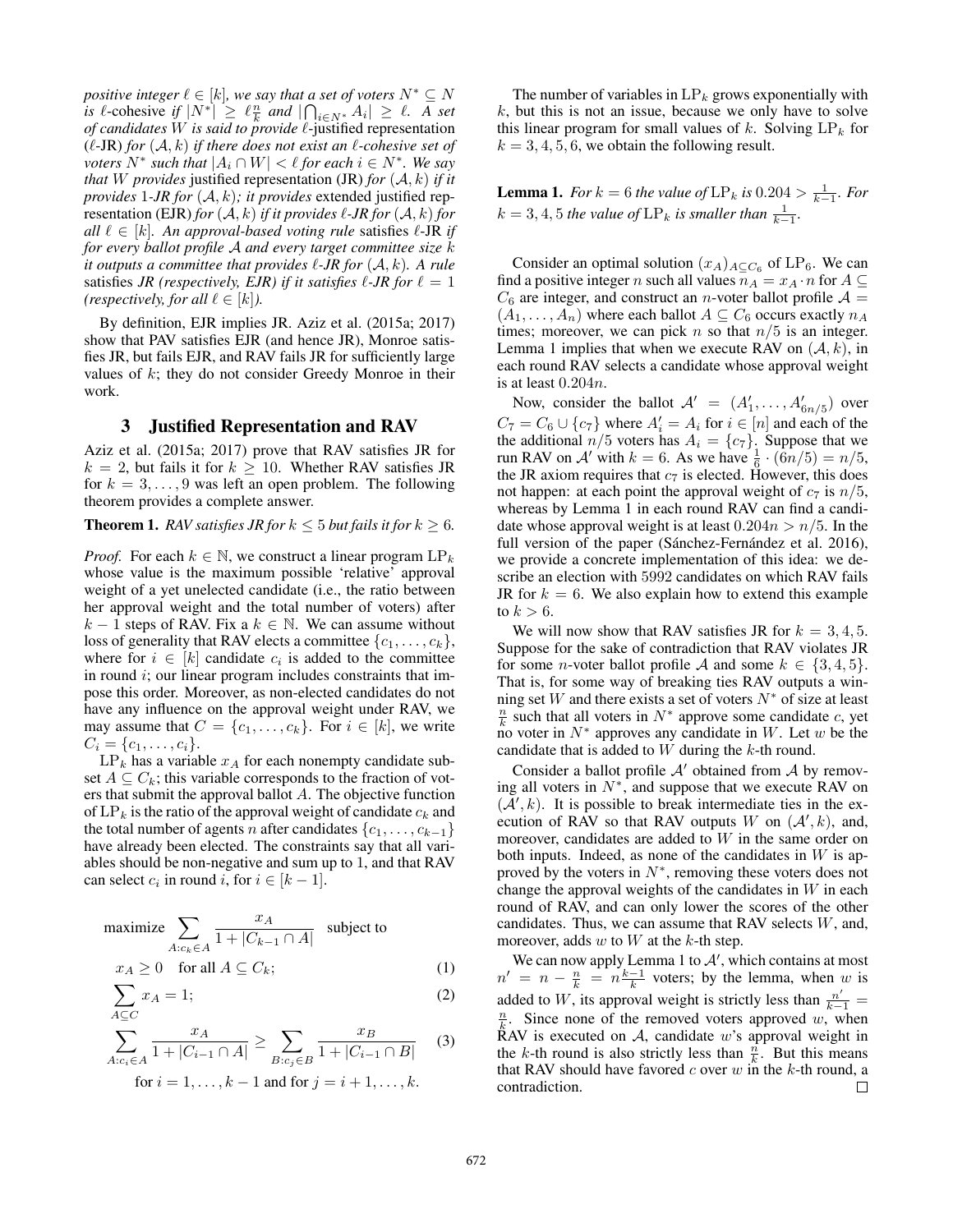# 4 Perfect Representation

A key application of multi-winner voting is parliamentary elections, where an important goal is to select a committee that reflects as fairly as possible the different opinions or preferences that are present in a society. Fairness in this context means that each committee member should represent approximately the same number of voters and as many voters as possible should be represented by a committee member that they approve. From this perspective, the best-case scenario is when each voter is represented by a candidate that she approves and each winning candidate represents exactly the same number of voters. Thus, we may want our voting rules to output committees with this property whenever they exist. This motivates the following definition.

Definition 2. Perfect representation (PR) *Consider a ballot profile*  $A = (A_1, \ldots, A_n)$  *over a candidate set C*, *and a target committee size* k,  $k \leq |C|$ , such that k divides n. We *say that a set of candidates*  $W$ *,*  $|W| = k$ *, provides perfect* representation (PR) for  $(A, k)$  *if it is possible to partition* N *into k pairwise* disjoint subsets  $N_1, \ldots, N_k$  of size  $\frac{n}{k}$  each *and assign a distinct candidate from* W *to each of these subsets in such a way that for each*  $\ell \in [k]$  *all voters in*  $N_{\ell}$  *approve their assigned member of* W*. An approval-based voting rule* satisfies PR *if for every profile* A *and every target committee size* k *the rule outputs a committee that provides PR for* (A, k) *whenever such a committee exists.*

An example of a voting rule that satisfies PR is the Monroe rule: a committee that provides perfect representation for an *n*-voter ballot profile has the Monroe score of  $n$ , i.e., the maximum possible score, whereas the Monroe score of any committee that does not provide perfect representation is at most  $n - 1$ .

We note that the PR axiom is quite demanding from a computational perspective: the problem of deciding whether there exists a committee that provides PR for a given pair  $(A, k)$  is NP-complete.

Theorem 2. *Given a ballot profile* A *and a target committee size* k*, it is* NP*-complete to decide whether there exists a committee that provides PR for*  $(A, k)$ *.* 

*Proof sketch.* To show containment in NP, we reduce the problem of checking whether a given committee W provides perfect representation for  $(A, k)$  to the problem of finding a b-matching in a bipartite graph that can be associated with  $A$  and  $W$ ; the latter problem admits a polynomial-time algorithm (Anstee 1987). To prove NP-hardness, we adapt a reduction of Procaccia, Rosenschein, and Zohar (2008), which shows that finding a winning committee under the Monroe rule is NP-hard. The details can be found in the full version of the paper (Sánchez-Fernández et al. 2016).  $\Box$ 

Remark 1. *Theorem 2 immediately implies that, unless P=NP, RAV and Greedy Monroe fail PR; it is also not hard to construct specific examples on which these rules fail PR. As for PAV, Theorem 3 below implies that it also fails PR.*

Viewed from a different perspective, PR is a rather weak axiom: it only constrains the behavior of a voting rule on inputs that admit a committee that provides PR. In particular,

this axiom has no bite if  $k$  does not divide n. Also, unlike EJR, PR does not engage with the idea that a voter may benefit from being represented by more than one candidate. Thus, we may want a voting rule to satisfy both PR and another representation axiom, such as, e.g., EJR. However, this turns out to be impossible: PR and EJR are incompatible.

Theorem 3. *There exists a ballot profile* A *and a target committee size* k *such that the set of committees that provide PR for* (A, k) *is non-empty, but none of the committees in this set provides EJR.*

*Proof.* Let  $C = \{c_1, \ldots, c_6\}$ , and consider a ballot profile  $A = (A_1, \ldots, A_8)$  where  $A_i = \{c_i\}, A_{i+4} = \{c_i, c_5, c_6\}$ for  $i = 1, ..., 4$ . Observe that  $W = \{c_1, c_2, c_3, c_4\}$  is the unique committee of size 4 that provides PR for  $(A, 4)$ . However, W fails to provide EJR:  $\{A_5, A_6, A_7, A_8\}$  is a 2cohesive set of voters, but each of these voters only approves one candidate in W.  $\Box$ 

This motivates the following question: can we find a weakening of the EJR axiom that still provides meaningful guarantees to large cohesive groups of voters, yet is compatible with PR? We address this question in the next section.

## 5 Proportional Justified Representation

The EJR axiom provides the following guarantee: at least one member of an  $\ell$ -cohesive group has at least  $\ell$  representatives in the committee. This focus on a single group member does not quite reflect our intuition of what it means for a group to be well-represented. A weaker and perhaps more natural condition is to require that collectively the members of an  $\ell$ -cohesive group are allocated at least  $\ell$  representatives. This idea is captured by the following definition.

Definition 3. Proportional justified representation (PJR) *Given a ballot profile*  $A = (A_1, \ldots, A_n)$  *over a candidate set* C and a target committee size k,  $k \leq |C|$ , we say that *a set of candidates*  $W$ *,*  $|W| = k$ *,* provides proportional justified representation (PJR) *for*  $(A, k)$  *if for every*  $\ell \in [k]$ *and every*  $ℓ$ -cohesive set of voters  $N^* ⊆ N$  *it holds that*  $|W \cap (\bigcup_{i \in N^*} A_i)| \ge \ell$ . We say that an approval-based vot*ing rule* satisfies proportional justified representation (PJR) *if for every ballot profile* A *and every target committee size*  $k$  *it outputs a committee that provides PJR for*  $(A, k)$ *.* 

It is immediate that every committee that provides PJR also provides JR: the PJR condition for  $\ell = 1$  is exactly JR. Also, it is easy to see that every committee that provides EJR also provides PJR: the condition " $|A_i \cap W| \geq \ell$  for some  $i \in N^*$ " in the definition of EJR implies the condition " $|W \cap$  $(\bigcup_{i\in N^*} A_i)| \geq \ell$ " in the definition of PJR. To summarize, we obtain the following proposition.

### Proposition 1. *EJR implies PJR, and PJR implies JR.*

Moreover, unlike EJR, PJR is compatible with PR.

**Theorem 4.** *For every profile*  $A = (A_1, \ldots, A_n)$  *and every target committee size* k, if a set of candidates  $W$ ,  $|W| = k$ , *provides PR, then* W *also provides PJR.*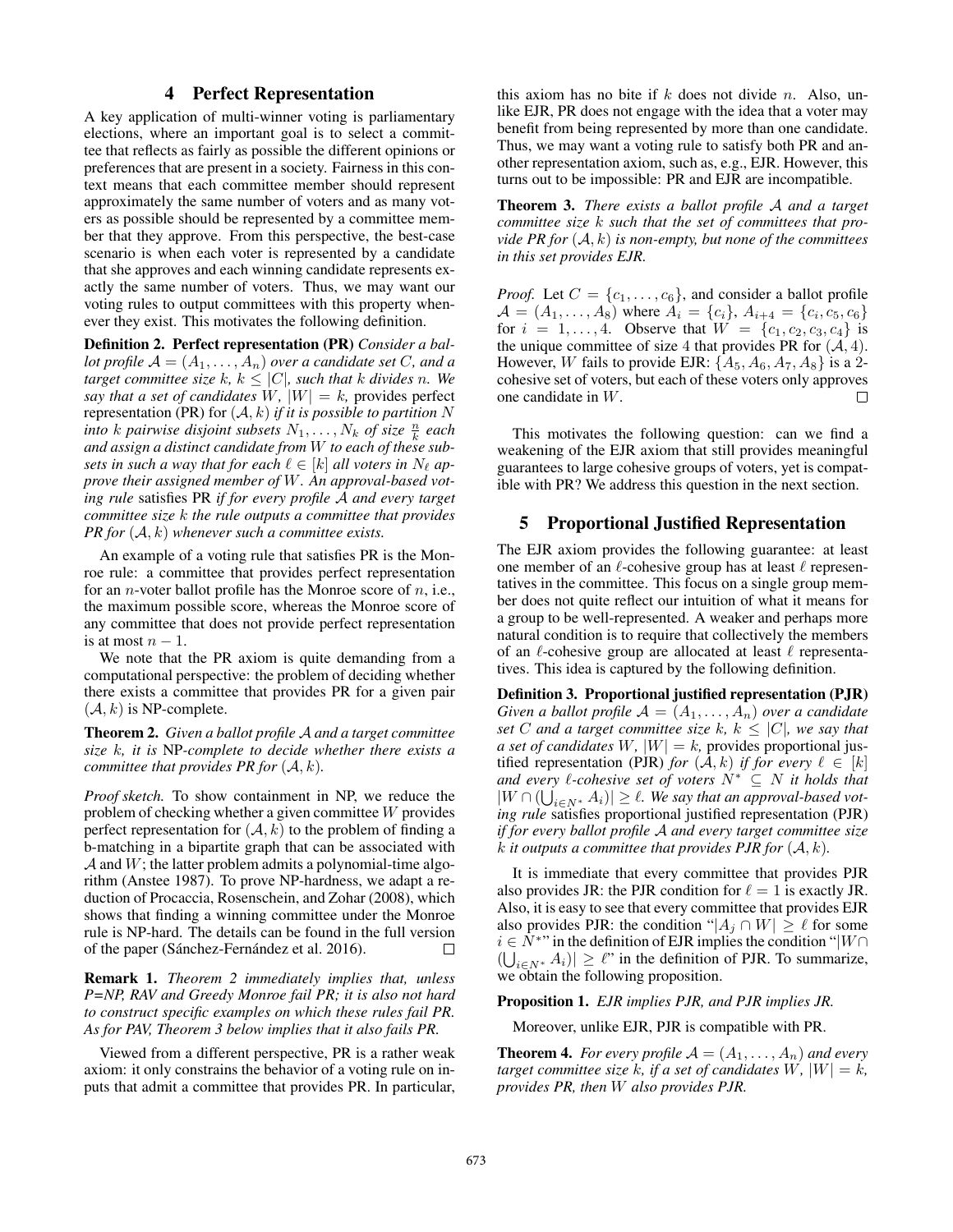*Proof.* Observe that because W provides PR, k divides n. Let  $W = \{w_1, \ldots, w_k\}$ . As W provides PR, there exist k pairwise disjoint subsets  $N_1, \ldots, N_k$  of size  $\frac{n}{k}$  each such that all voters in  $N_i$  approve  $w_i$  for each  $i \in [k]$ . Consider a set of agents  $N^* \subseteq N$  and a positive integer  $\ell$  such that  $|N^*| \geq \ell \frac{n}{k}$ . By the pigeonhole principle,  $N^*$  has a nonempty intersection with at least  $\ell$  of the sets  $N_1, \ldots, N_k$ . As each voter in  $N^* \cap N_i$  approves  $w_i$ , it follows that the the number of candidates in W approved by some voter in  $N^*$ must be greater than or equal to  $\ell$ . П

Another advantage of PJR is that a committee that provides PJR can be computed in polynomial time as long as the target committee size  $k$  divides the number of voters  $n$ ; indeed, under this condition both the Monroe rule and Greedy Monroe (the latter of which is polynomial-time computable) provide PJR. We note that PAV satisfies EJR and hence PJR even if  $k$  does not divide  $n$ ; however, computing the output of PAV is NP-hard.

**Theorem 5.** *Consider a ballot profile*  $A = (A_1, \ldots, A_n)$ *. If the target committee size* k *divides* n *then the outputs of Monroe and Greedy Monroe on* (A, k) *satisfy PJR.*

*Proof.* We provide a proof for Greedy Monroe; the proof for Monroe can be found in the full version of the paper (Sánchez-Fernández et al. 2016).

Let  $s = \frac{n}{k}$ ; note that  $s \in \mathbb{N}$ . Suppose for the sake of contradiction that the set  $W$  output by Greedy Monroe fails PJR for some  $\ell \in [k]$  and some  $\ell$ -cohesive set of voters  $N^*$ ; we can assume that  $|N^*| = \ell \cdot s$ . Consider a candidate  $c \in C \setminus W$  that is approved by all voters in  $N^*$ .

By the pigeonhole principle  $N^*$  has a non-empty intersection with at least  $\ell$  of the sets  $N_1, \ldots, N_k$  constructed by Greedy Monroe (the integrality of  $s$  is crucial here); let the first  $\ell$  of these sets be  $N_{i_1}, \ldots, N_{i_\ell}$  with  $i_1 < \cdots < i_\ell$ . For each  $t = 1, \ldots, \ell$ , pick a voter in  $N_{i_t} \cap N^*$ ; note that all these voters are assigned to different candidates in W. Now, if each of these  $\ell$  voters approves the candidate she is assigned to, we are done, as we have identified  $\ell$  distinct candidates in  $W$  each of which is approved by some voter in  $N^*$ . Otherwise, let  $j = \min\{i_t : S_i = 1\}$ the voter we chose in  $N_{i_t} \cap N^*$  does not approve of  $c_{i_t}$ . By our choice of j, not all voters in  $N_j$  approve  $c_j$ , yet the pair  $(N_j, c_j)$  was chosen at step j. Among the sets  $N_1, \ldots, N_{j-1}$  there are at most  $\ell - 1$  sets of size s each that have a non-empty intersection with  $N^*$ , so at step j at least s voters in  $N^*$  are present in  $N'$  ( $N'$  is the set of unsatisfied voters; see the definition of Greedy Monroe in section 2). Now, candidate c, together with s voters from  $N^* \cap N'$ , would be a better choice for Greedy Monroe than  $(N_j, c_j)$ ,<br>a contradiction a contradiction.

We remark that if  $\frac{n}{k}$  is not an integer, the proof of Theorem 5 breaks down, because  $N^*$  may be covered by fewer than  $\ell$  sets among  $N_1, \ldots, N_k$ . The following example shows that both of these rules may fail PJR in this case.

**Example 1.** Let  $n = 10$ ,  $k = 7$ ,  $C = \{c_1, \ldots, c_8\}$ . Suppose *that*  $A_i = \{c_i\}$  *for*  $i = 1, ..., 4$  *and*  $A_i = \{c_5, c_6, c_7, c_8\}$ *for*  $i = 5, ..., 10$ *. Let*  $\ell = 4$ *. Then*  $\ell \cdot \frac{n}{k} = \frac{40}{7} < 6$ *, so the set* 

*of voters* {5, <sup>6</sup>, <sup>7</sup>, <sup>8</sup>, <sup>9</sup>, <sup>10</sup>} *"deserves" four representatives. However, under both Monroe and Greedy Monroe only three candidates from*  $\{c_5, c_6, c_7, c_8\}$  *will be selected.* 

It is then natural to ask if there is a polynomial-time computable voting rule that satisfies PJR for all values of  $n$  and  $k$ . Interestingly, it turns out that the answer to this question is 'yes': in a very recent paper, Brill et al. (2017) describe an approval-based multi-winner rule developed by the Swedish mathematician Lars Edvard Phragmén more than 100 years ago, and show that a sequential variant of this rule, which they refer to as seq-Phragmen, is polynomial-time computable and provides PJR. Another voting rule with this combination of properties is the ODH rule, which has been proposed by Sánchez-Fernández, Fernández, and Fisteus in a recent arXiv preprint (Sánchez-Fernández, Fernández, and Fisteus 2016). Interestingly, both rules are extensions of the D'Hondt seat allocation method (Farrell 2011) to approvalbased multi-winner elections.

Moreover, PJR inherits a useful feature of EJR: it characterizes PAV within the class of **w**-PAV rules.

Proposition 2. *The rule* **w***-PAV satisfies PJR if and only if*  $\mathbf{w} = (1, \frac{1}{2}, \frac{1}{3}, \dots).$ 

*Proof sketch.* If  $\mathbf{w} = (1, \frac{1}{2}, \frac{1}{3}, \dots)$  then **w-PAV** satisfies EJR (as shown by Aziz et al. (2015a; 2017)) and hence PJR. The converse statement is proved by reusing the key lemmas from the respective proof for EJR in the work of Aziz et al. (2015a; 2017); see the full version of our paper (Sánchez-Fernández et al. 2016) for details.  $\Box$ 

In contrast, all **w**-RAV rules fail PJR.

Proposition 3. *The rule* **w***-RAV fails PJR for each weight vector* **w***.*

*Proof sketch.* The proof is similar to the proof that **w**-RAV fails EJR (Aziz et al. 2015a; 2017) and is relegated to the full version of the paper (Sánchez-Fernández et al. 2016).  $\Box$ 

### 6 Average Satisfaction

A useful measure in the context of justified representation is that of *average satisfaction*: given a ballot profile  $(A_1, \ldots, A_n)$ , a committee W, and a group of voters  $N^* \subseteq N$ , we define the *average satisfaction* of the voters<br>in  $N^*$  as  $\frac{1}{|N^*|} \sum_{i \in N^*} |A_i \cap W|$ . While it is maybe impossible to ensure that every group of voters has high average satisfaction, it is natural to ask if we can provide some guarantees with respect to this measure to groups of voters that are large and cohesive.

Our first observation is that if a committee  $W$  provides JR, we can derive a lower bound on the average satisfaction of such groups.

**Proposition 4.** *Consider a ballot profile*  $(A_1, \ldots, A_n)$ *, and suppose that the target committee size* k *divides* n*. Let* W *be a committee of size* k *that provides JR, and let be a positive integer. For every l*-cohesive group of voters  $N^*$  we have

$$
\frac{1}{|N^*|} \sum_{i \in N^*} |A_i \cap W| \ge 1 - \frac{1}{\ell} + \frac{1}{\ell n}.
$$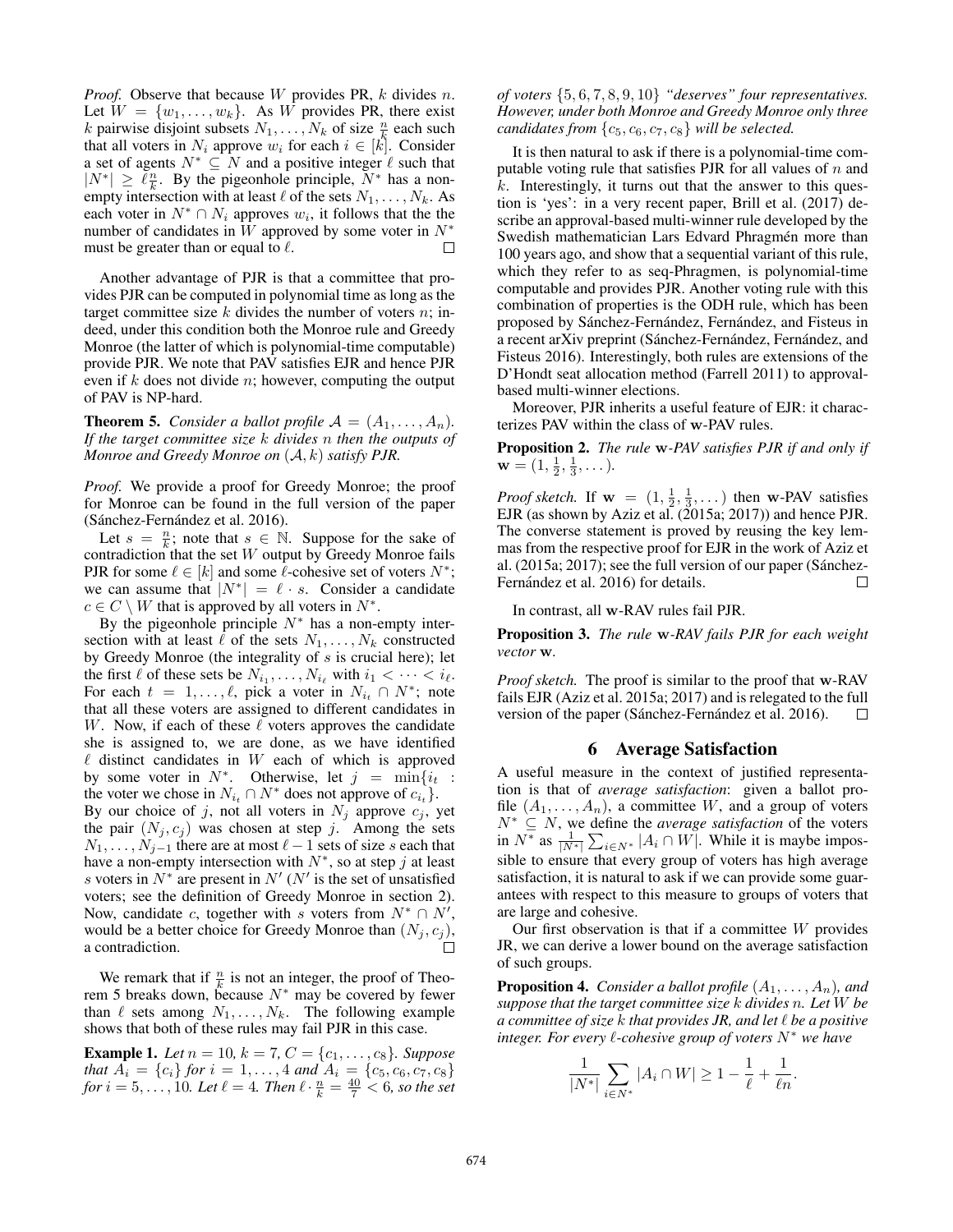*Proof.* Let  $s = \frac{n}{k}$ . Since W provides JR, we can find a voter  $i_1 \in N^*$  with  $|A_i \cap W| \geq 1$ . If  $|N^*| > s$  then the set  $N^*\setminus \{i_1\}$  satisfies  $|N^*\setminus \{i_1\}| \geq s, |\bigcap_{i \in N^*\setminus \{i_1\}} A_i| \geq \ell$ , so, applying the JR condition to this set, we can conclude that there is another voter  $i_2 \neq i_1$  that approves some candidate in W. By repeating this argument, we conclude that at most s – 1 voters in  $N^*$  approve no candidate in W. Hence,

$$
\frac{1}{|N^*|} \sum_{i \in N^*} |A_i \cap W| \ge \frac{|N^*| - s + 1}{|N^*|}
$$
  
=  $1 - \frac{s - 1}{|N^*|} \ge 1 - \frac{s - 1}{\ell s} \ge 1 - \frac{1}{\ell} + \frac{1}{\ell n}.$ 

However, for voting rules that satisfy EJR we can obtain a much stronger guarantee.

**Theorem 6.** *Consider a ballot profile*  $(A_1, \ldots, A_n)$ *, and suppose that the target committee size* k *divides* n*. Let* W *be a committee of size* k *that provides EJR, and let be a positive integer. Then for every*  $\ell$ *-cohesive group of voters* <sup>N</sup><sup>∗</sup> <sup>⊆</sup> <sup>N</sup> *it holds that*

$$
\frac{1}{|N^*|} \sum_{i \in N^*} |A_i \cap W| \geq \frac{\ell-1}{2}.
$$

*Proof.* Let  $s = \frac{n}{k}$  and let  $|N^*| = n^*$ . EJR implies that every subset of  $N^*$  of size  $\ell \cdot s$  contains a voter who approves l candidates in W. Let  $i_1$  be some such voter. If  $n^*$  >  $\ell \cdot s$  then the set  $N^* \setminus \{i_1\}$  satisfies  $|N^* \setminus \{i_1\}| \ge \ell \cdot s$ ,  $|\bigcap_{i\in N^*\setminus\{i_1\}} A_i| \geq \ell$ , so, applying the EJR condition to this set, we can conclude that there is another voter  $i_2 \neq i_1$  that approves  $\ell$  candidates in  $W$ . By repeating this argument, we can construct a subset  $N_\ell \subseteq N^*$  of size  $n^* - \ell \cdot s + 1$  such that each voter in  $N_{\ell}$  approves at least  $\ell$  candidates in W.

Now, consider the set  $N^* \setminus N_\ell$ . We have  $|N^* \setminus N_\ell|$  =  $\ell \cdot s - 1 = (\ell - 1) \cdot s + (s - 1), |\bigcap_{i \in N^* \setminus N_\ell} A_i| \ge \ell$ . Thus, by the same argument, the set  $N^* \setminus N_\ell$  contains at least s voters each of which approves at least  $\ell - 1$  candidates in W; let  $N_{\ell-1}$  be a set of exactly s such voters.

Continuing inductively, we partition  $N^*$  into  $\ell + 1$  pairwise disjoint sets  $N_{\ell}, \ldots, N_1, N_0$  so that we have  $|N_{\ell}| =$  $|N^*| - \ell s + 1, |N_{\ell-1}| = \cdots = |N_1| = s, |N_0| = s - 1$  and for  $0 \le j \le \ell$  each voter in  $N_j$  approves at least j candidates in  $W$ .

The average satisfaction of voters in  $N^* \setminus N_\ell$  is at least

$$
\frac{1}{|N^* \setminus N_{\ell}|} \sum_{i \in N^* \setminus N_{\ell}} |A_i \cap W| \ge \frac{1}{\ell s - 1} \cdot \sum_{j=1}^{\ell-1} |N_j| \cdot j
$$
  

$$
\ge \frac{1}{\ell s} \cdot \frac{s(\ell-1)\ell}{2} = \frac{\ell-1}{2},
$$

whereas the average satisfaction of the voters in  $N_{\ell}$  is at least  $\ell$ . As the average satisfaction of voters in  $N^*$  is a convex combination of these two quantities, it is at least  $\frac{\ell-1}{2}$ .  $\Box$ 

In contrast, the worst-case guarantee provided by PJR is not any stronger than the one provided by JR alone.

**Example 2.** *Consider a ballot profile*  $(A_1, \ldots, A_n)$  *over a candidate set*  $C = \{c_1, \ldots, c_n, d_1, \ldots, d_n\}$  *where*  $A_i =$  ${d_1, \ldots, d_n, c_i}$  *for*  $i \in [n]$ *. For*  $k = n$ *, the committee*  $\{c_1,\ldots,c_n\}$  *provides PJR (and PR), but the average satisfaction of the voters in* N *(which form an* n*-cohesive group) is only* 1*.*

We remark, however, that when the group of voters is "very cohesive" (that is, when all the voters approve exactly the same set of candidates), the average satisfaction that is guaranteed by PJR and EJR is the same, and much higher than what is guaranteed by JR. In particular, consider an election in which there is a group of voters  $N^*$ ,  $|N^*| \geq \ell \cdot \frac{n}{k}$ , who all approve precisely the same set of candidates  $S, |S| \geq \ell$ . Then every committee that provides PJR (or EJR) for this election elects at least  $\ell$  members of S, thereby ensuring that the average satisfaction of voters in  $N^*$  is at least  $\ell$ . In contrast, a committee that provides JR may select just one member of  $S$ , in which case the average satisfaction of voters in  $N^*$  will be just 1.

## 7 Discussion

We consider JR to be an important axiom in a variety of applications of multi-winner voting. Thus, the result of Section 3 shows that RAV should not be ruled out on these grounds if the target committee size is small. In some applications, such as, e.g., shortlisting candidates for a job,  $k \leq 5$ may be a reasonable assumption (Barberà and Coelho 2008; Elkind et al. 2017). We find it surprising that the threshold value of  $k$  turns out to be 5 rather than 2 or 3; it would be interesting to see a purely combinatorial proof of this fact.

Our results also highlight a difficulty with the notion of EJR: this axiom is incompatible with perfect representation, which is a very desirable property in parliamentary elections and other settings where fairness is of paramount importance. We therefore propose an alternative to this axiom, Proportional Justified Representation, which is motivated by similar considerations (namely, ensuring that large cohesive groups of voters are allocated several representatives), but does not conflict with PR. PJR also has further attractive properties: it is satisfied by several well-known multi-winner rules (for some of these rules we have to additionally require that  $k$  divides  $n$ ), some of which are efficiently computable, and, just like EJR, it provides a justification for using the harmonic weight vector  $(1, \frac{1}{2}, \frac{1}{3}, \dots)$  as the default weight vector for PAV.

However, the results of Section 6 can be viewed as an argument in favor of EJR: every committee that provides EJR guarantees high levels of average satisfaction to members of large cohesive groups, whereas the guarantee offered by committees that provide PJR is, in general, much weaker. Thus, one can think of EJR as a more pragmatic requirement: for every ballot profile a committee that provides EJR (and, as shown by Aziz et al. (2015a; 2017), such a committee is guaranteed to exist) ensures that members of large cohesive groups are happy on average, at the cost of possibly ignoring other agents. In some applications of multi-winner voting such a tradeoff may be acceptable. Consider, for instance, an academic department where